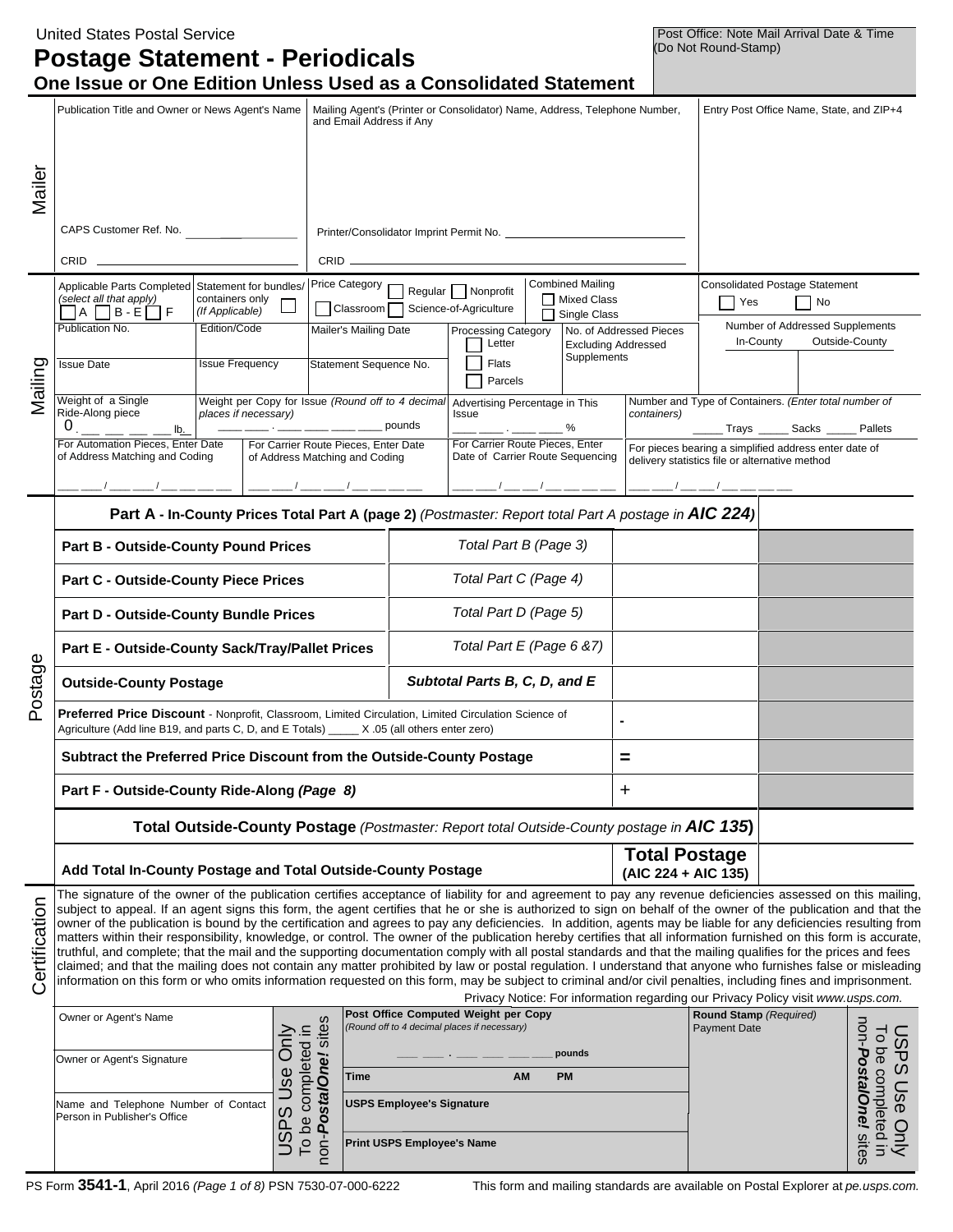*Check box at left if prices are populated in this section.*

#### **Pound Price**

Part A **In-County**

|                | Entry                                           | Subscriber or<br>Requester<br>Copies | Nonsubscriber or<br>Nonrequester<br>Copies | Total<br>Copies | Total<br>Pounds | Price   | Total<br>Postage |
|----------------|-------------------------------------------------|--------------------------------------|--------------------------------------------|-----------------|-----------------|---------|------------------|
| A <sub>1</sub> | <b>DDU</b>                                      |                                      |                                            |                 |                 | \$0.154 |                  |
| A2             | None                                            |                                      |                                            |                 |                 | 0.201   |                  |
| A <sub>3</sub> | Total Pound Price Postage (Add lines A1 and A2) |                                      |                                            |                 |                 |         |                  |

#### **Piece Price (Presort)**

|                | Entry / Zone                             | <b>Presort Discount</b>   | Total<br>Copies | Addressed<br><b>Pieces</b> | Price   | Total<br>Postage |
|----------------|------------------------------------------|---------------------------|-----------------|----------------------------|---------|------------------|
| A4             |                                          | <b>Nonautomation</b>      |                 |                            | \$0.141 |                  |
| A <sub>5</sub> | <b>Basic</b>                             | <b>Automation Letters</b> |                 |                            | 0.064   |                  |
| A6             |                                          | <b>Automation Flats</b>   |                 |                            | 0.124   |                  |
| A7             |                                          | Nonautomation             |                 |                            | 0.128   |                  |
| A8             | 3-Digit                                  | <b>Automation Letters</b> |                 |                            | 0.053   |                  |
| A9             |                                          | <b>Automation Flats</b>   |                 |                            | 0.116   |                  |
| A10            |                                          | <b>Nonautomation</b>      |                 |                            | 0.115   |                  |
| A11            | 5-Digit                                  | <b>Automation Letters</b> |                 |                            | 0.051   |                  |
| A12            |                                          | <b>Automation Flats</b>   |                 |                            | 0.109   |                  |
| A13            |                                          | Basic                     |                 |                            | 0.065   |                  |
| A14            | <b>Carrier Route</b>                     | <b>High Density</b>       |                 |                            | 0.048   |                  |
| A15            |                                          | Saturation                |                 |                            | 0.034   |                  |
| A16            | Presort Subtotal (Add lines A4-A15)      |                           |                 |                            |         |                  |
| A17            | Number of Addressed Pieces at DDU Prices |                           |                 |                            | 0.008   |                  |

A18 **Piece Price Subtotal** *(A16 minus A17)*

### **Full Service Intelligent Mail Option**

| A19 | .00 <sup>1</sup><br>pieces that comply<br>Number<br>æυ<br>--    |  |
|-----|-----------------------------------------------------------------|--|
| A20 | A19'<br>iodicals In-Countv Subtotal<br>(Line A18 minus<br>Doria |  |

#### **Ride-Along Price**

| (Must equal the number of copies in line A16, | Total  | Addressed | Price   | Total   |
|-----------------------------------------------|--------|-----------|---------|---------|
| not number of addressed pieces)               | Copies | Pieces    |         | Postage |
| A21 Ride-Along Pieces                         |        |           | \$0.175 |         |

**Part A Total** *(Add lines A3, A20, and A21) Postmaster: Report in AIC 224*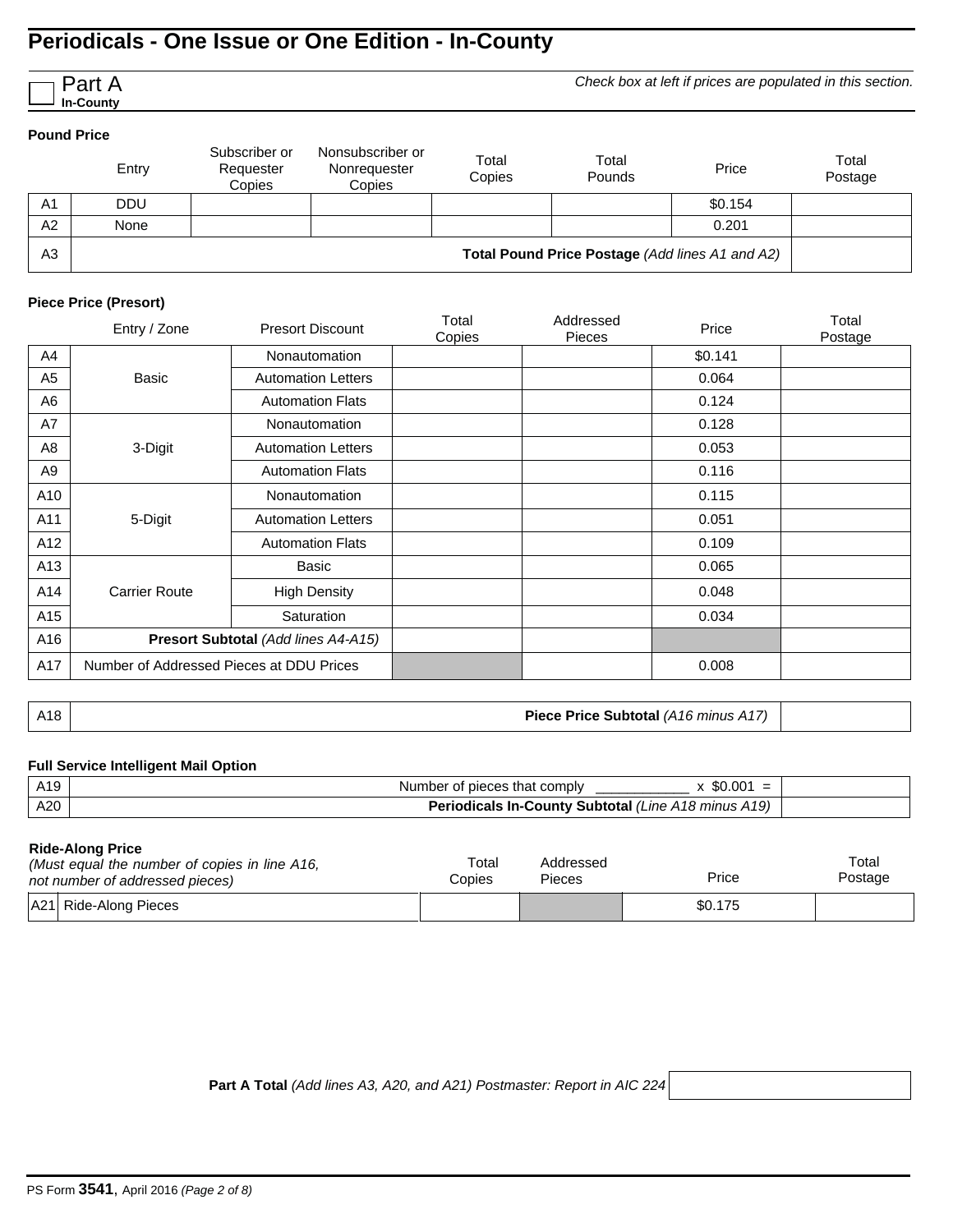*Check box at left if prices are populated in this section.*

**Outside-County - Pound Prices**

*For Nonprofit & Classroom: All commingled nonsubscriber or nonrequester copies over the 10% limit must pay regular prices & use a separate PS Form 3541.*

#### **Advertising Pound Prices**

Part B

|                |                |                                                   |                   |                                  |                       | Price   |         |                  |
|----------------|----------------|---------------------------------------------------|-------------------|----------------------------------|-----------------------|---------|---------|------------------|
|                | Entry Zone     | Subscriber or Nonsubsc. or<br>Requester<br>Copies | Nonreg.<br>Copies | <b>Total Copies Total Pounds</b> | Advertising<br>Pounds | Reg     | Sci/Ag  | Total<br>Postage |
| B <sub>1</sub> | <b>DDU</b>     |                                                   |                   |                                  |                       | \$0.120 | \$0.090 |                  |
| <b>B2</b>      | <b>DFSS</b>    |                                                   |                   |                                  |                       | 0.176   | 0.132   |                  |
| B <sub>3</sub> | <b>DSCF</b>    |                                                   |                   |                                  |                       | 0.176   | 0.132   |                  |
| <b>B4</b>      | <b>DADC</b>    |                                                   |                   |                                  |                       | 0.188   | 0.141   |                  |
| B <sub>5</sub> | 1 & 2          |                                                   |                   |                                  |                       | 0.212   | 0.159   |                  |
| B <sub>6</sub> | 3              |                                                   |                   |                                  |                       | 0.230   |         |                  |
| <b>B7</b>      | 4              |                                                   |                   |                                  |                       | 0.291   |         |                  |
| B <sub>8</sub> | 5              |                                                   |                   |                                  |                       | 0.364   |         |                  |
| B9             | 6              |                                                   |                   |                                  |                       | 0.445   |         |                  |
| <b>B10</b>     | $\overline{7}$ |                                                   |                   |                                  |                       | 0.539   |         |                  |
| <b>B11</b>     | 8              |                                                   |                   |                                  |                       | 0.623   |         |                  |
| <b>B12</b>     | 9              |                                                   |                   |                                  |                       | 0.623   |         |                  |
| <b>B13</b>     |                | Subtotal (Add lines B1-B12)                       |                   |                                  |                       |         |         |                  |

#### **Nonadvertising Pound Prices**

|            |             |                          |                                 |                               | Price                               |         |                      |
|------------|-------------|--------------------------|---------------------------------|-------------------------------|-------------------------------------|---------|----------------------|
|            |             | Total<br>minus<br>Pounds | Advertising<br>equals<br>Pounds | Nonadvertising<br>X<br>Pounds | Reg                                 | Sci/Aq  | <b>Total Postage</b> |
| <b>B14</b> | <b>DDU</b>  | (From B1)                | (From B1)                       |                               | \$0.088                             | \$0.088 |                      |
| <b>B15</b> | <b>DFSS</b> | (From B2)                | (From B2)                       |                               | 0.132                               | 0.132   |                      |
| <b>B16</b> | <b>DSCF</b> | (From B3)                | (From B3)                       |                               | 0.132                               | 0.132   |                      |
| <b>B17</b> | <b>DADC</b> | (From B4)                | (From B4)                       |                               | 0.141                               | 0.141   |                      |
| <b>B18</b> | All Others  | (From B5-B12)            | $(FromB5-B12)$                  |                               | 0.157                               | 0.157   |                      |
| <b>B19</b> |             |                          |                                 |                               | <b>Subtotal</b> (Add lines B14-B18) |         |                      |

**Pound Price Postage Total** *(Add lines B13 and B19)*

**Nonadvertising Pound Prices - Alternate** *(Nonprofit and Classroom publications with 10% or less advertising, or other publications with 0% advertising.)*

|            |                              |                                      |                                |                     |                     | Price   |         |                      |
|------------|------------------------------|--------------------------------------|--------------------------------|---------------------|---------------------|---------|---------|----------------------|
|            | Entry Zone                   | Subscriber or<br>Requester<br>Copies | Nonsubsc. or<br>Nonreq. Copies | <b>Total Copies</b> | <b>Total Pounds</b> | Reg     | Sci/Ag  | <b>Total Postage</b> |
| <b>B14</b> | <b>DDU</b>                   |                                      |                                |                     |                     | \$0.088 | \$0.088 |                      |
| <b>B15</b> | <b>DFSS</b>                  |                                      |                                |                     |                     | 0.132   | 0.132   |                      |
| <b>B16</b> | <b>DSCF</b>                  |                                      |                                |                     |                     | 0.132   | 0.132   |                      |
| <b>B17</b> | <b>DADC</b>                  |                                      |                                |                     |                     | 0.141   | 0.141   |                      |
| <b>B18</b> | All Others                   |                                      |                                |                     |                     | 0.157   | 0.157   |                      |
| <b>B19</b> | Subtotal (Add lines B14-B18) |                                      |                                |                     |                     |         |         |                      |

**Part B Total - Pound Price Total** *(Add lines B13 and B19)*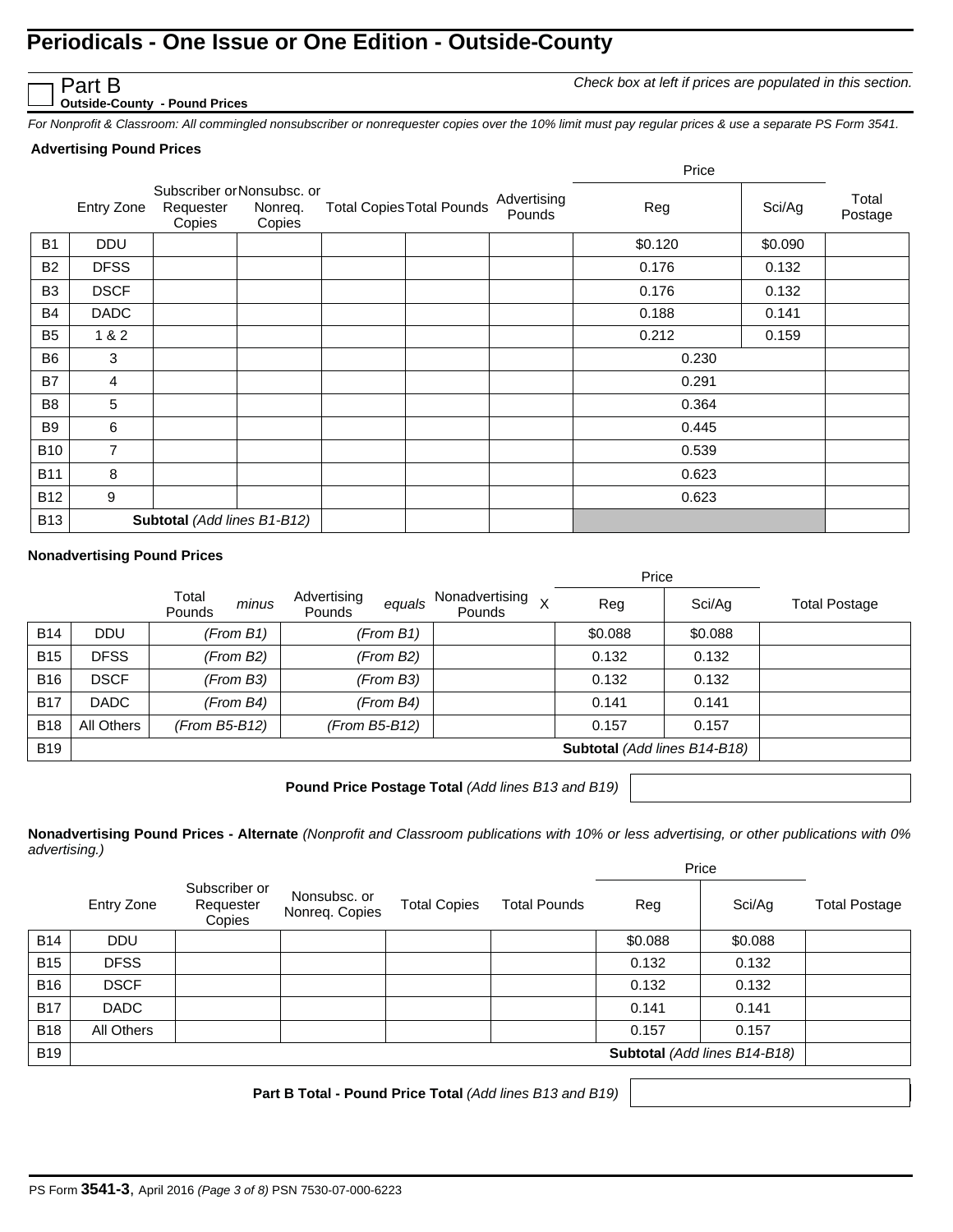|                 | Check box at left if prices are populated in this section.<br>Part C<br><b>Outside-County - Piece Prices</b> |                                                                             |                     |                         |         |                  |  |  |
|-----------------|--------------------------------------------------------------------------------------------------------------|-----------------------------------------------------------------------------|---------------------|-------------------------|---------|------------------|--|--|
|                 | <b>Machinable Flats</b>                                                                                      |                                                                             |                     |                         |         |                  |  |  |
|                 | Level                                                                                                        | Price Level                                                                 | <b>Total Copies</b> | <b>Addressed Pieces</b> | Price   | Total<br>Postage |  |  |
| C <sub>1</sub>  | Mixed ADC                                                                                                    | Barcoded                                                                    |                     |                         | \$0.438 |                  |  |  |
| C <sub>2</sub>  |                                                                                                              | Nonbarcoded                                                                 |                     |                         | 0.473   |                  |  |  |
| C <sub>3</sub>  | <b>ADC</b>                                                                                                   | Barcoded                                                                    |                     |                         | 0.407   |                  |  |  |
| C <sub>4</sub>  |                                                                                                              | Nonbarcoded                                                                 |                     |                         | 0.435   |                  |  |  |
| C <sub>5</sub>  | 3-Digit                                                                                                      | Barcoded                                                                    |                     |                         | 0.390   |                  |  |  |
| C <sub>6</sub>  |                                                                                                              | Nonbarcoded                                                                 |                     |                         | 0.416   |                  |  |  |
| C7              | 5-Digit                                                                                                      | Barcoded                                                                    |                     |                         | 0.300   |                  |  |  |
| C <sub>8</sub>  |                                                                                                              | Nonbarcoded                                                                 |                     |                         | 0.311   |                  |  |  |
| C <sub>9</sub>  | <b>FSS</b>                                                                                                   | Barcoded                                                                    |                     |                         | 0.230   |                  |  |  |
| C10             |                                                                                                              | Nonbarcoded                                                                 |                     |                         | 0.360   |                  |  |  |
|                 | <b>Nonmachinable Flats</b>                                                                                   |                                                                             |                     |                         |         |                  |  |  |
| C <sub>11</sub> | Mixed ADC                                                                                                    | Barcoded                                                                    |                     |                         | 0.658   |                  |  |  |
| C12             |                                                                                                              | Nonbarcoded                                                                 |                     |                         | 0.658   |                  |  |  |
| C <sub>13</sub> | <b>ADC</b>                                                                                                   | Barcoded                                                                    |                     |                         | 0.554   |                  |  |  |
| C14             |                                                                                                              | Nonbarcoded                                                                 |                     |                         | 0.579   |                  |  |  |
| C15             | 3-Digit                                                                                                      | Barcoded                                                                    |                     |                         | 0.466   |                  |  |  |
| C16             |                                                                                                              | Nonbarcoded                                                                 |                     |                         | 0.472   |                  |  |  |
| C17             | 5-Digit                                                                                                      | Barcoded                                                                    |                     |                         | 0.329   |                  |  |  |
| C18             |                                                                                                              | Nonbarcoded                                                                 |                     |                         | 0.329   |                  |  |  |
| <b>Parcels</b>  |                                                                                                              |                                                                             |                     |                         |         |                  |  |  |
| C <sub>19</sub> | Mixed ADC                                                                                                    |                                                                             |                     |                         | 0.658   |                  |  |  |
| C <sub>20</sub> | <b>ADC</b>                                                                                                   |                                                                             |                     |                         | 0.579   |                  |  |  |
| C <sub>21</sub> | 3-Digit                                                                                                      |                                                                             |                     |                         | 0.472   |                  |  |  |
| C <sub>22</sub> | 5-Digit                                                                                                      |                                                                             |                     |                         | 0.329   |                  |  |  |
| Letters         |                                                                                                              |                                                                             |                     |                         |         |                  |  |  |
| C <sub>23</sub> | Mixed ADC                                                                                                    | Barcoded                                                                    |                     |                         | 0.341   |                  |  |  |
| C <sub>24</sub> |                                                                                                              | Nonbarcoded                                                                 |                     |                         | 0.473   |                  |  |  |
| C <sub>25</sub> | <b>ADC</b>                                                                                                   | Barcoded                                                                    |                     |                         | 0.304   |                  |  |  |
| C <sub>26</sub> |                                                                                                              | Nonbarcoded                                                                 |                     |                         | 0.435   |                  |  |  |
| C27             | 3-Digit                                                                                                      | Barcoded                                                                    |                     |                         | 0.284   |                  |  |  |
| C <sub>28</sub> |                                                                                                              | Nonbarcoded                                                                 |                     |                         | 0.416   |                  |  |  |
| C <sub>29</sub> | 5-Digit                                                                                                      | Barcoded                                                                    |                     |                         | 0.216   |                  |  |  |
| C30             |                                                                                                              | Nonbarcoded                                                                 |                     |                         | 0.311   |                  |  |  |
|                 | <b>Carrier Route &amp; Firm Bundles</b>                                                                      |                                                                             |                     |                         |         |                  |  |  |
| C31             | <b>Basic</b>                                                                                                 |                                                                             |                     |                         | 0.202   |                  |  |  |
| C32             | <b>High-Density</b>                                                                                          |                                                                             |                     |                         | 0.168   |                  |  |  |
| C33             | Saturation<br>0.145                                                                                          |                                                                             |                     |                         |         |                  |  |  |
| C34             | calculate postage)                                                                                           | Firm Bundle (Use "Addressed Pieces" to                                      |                     |                         | 0.195   |                  |  |  |
| C35             |                                                                                                              | Subtotal (Add lines C1 through C34)                                         |                     |                         |         |                  |  |  |
| C36             |                                                                                                              | Nonadv. % (100 minus adv.%) _____ X # of Addressed Pieces (C35) X \$0.00108 |                     |                         |         |                  |  |  |
|                 |                                                                                                              |                                                                             |                     |                         |         |                  |  |  |

| C <sub>37</sub> | <b>Subtotal Outside County Piece Prices (Line C35 minus C36)</b> |               |  |  |  |  |  |  |
|-----------------|------------------------------------------------------------------|---------------|--|--|--|--|--|--|
|                 | <b>Full Service Intelligent Mail Option</b>                      |               |  |  |  |  |  |  |
| C38             | Number of pieces that comply                                     | $x \$0.001 =$ |  |  |  |  |  |  |

**Part C Total** *(Line C37 minus C38)*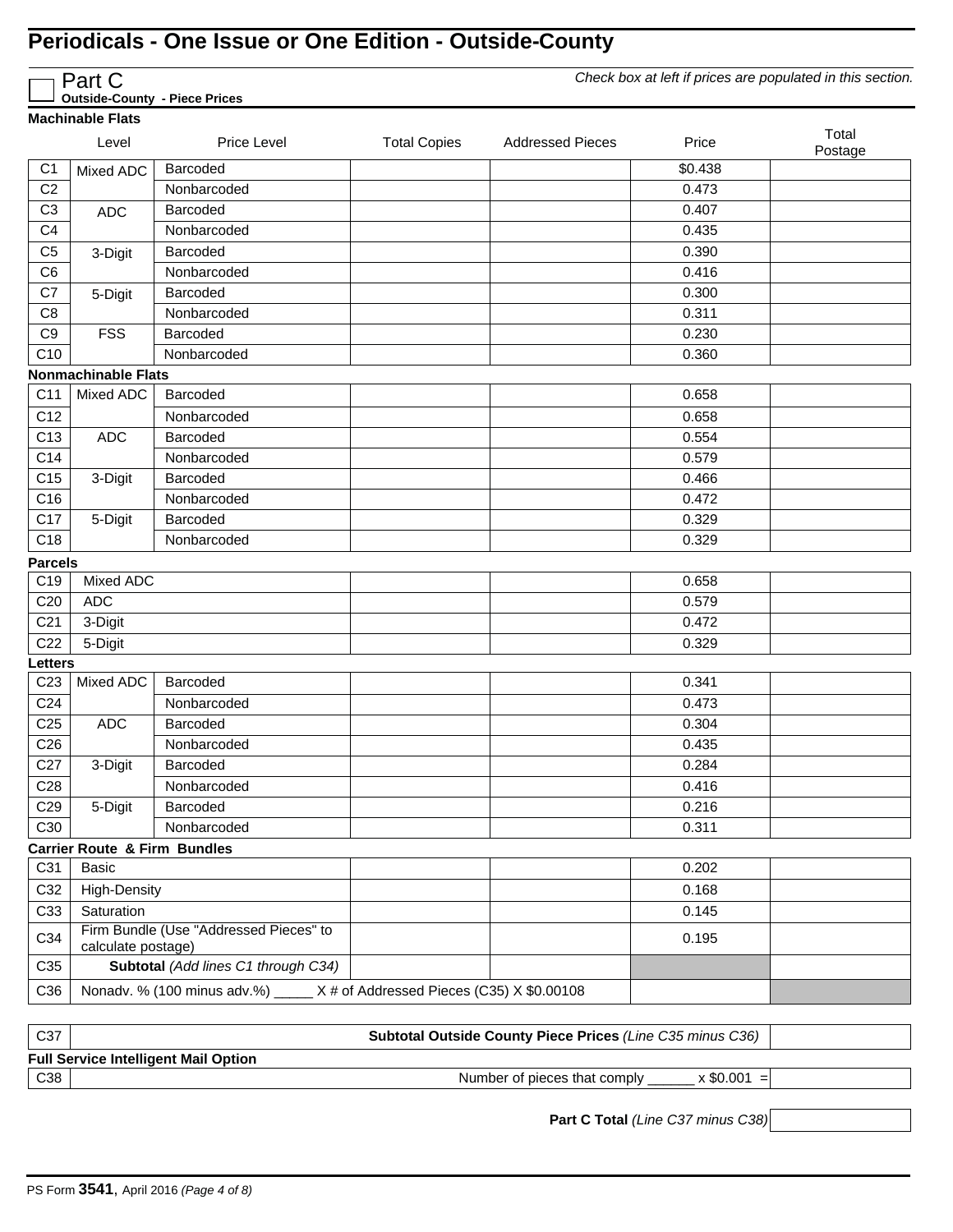*Check box at left if prices are populated in this section.*

Part D **Outside County - Bundle Prices**

|                 | <b>Container Level</b> | <b>Bundle Level</b>  | <b>Bundles</b> | Price   | Total<br>Postage |
|-----------------|------------------------|----------------------|----------------|---------|------------------|
| D <sub>1</sub>  |                        | Mixed ADC            |                | \$0.212 |                  |
| D <sub>2</sub>  |                        | <b>ADC</b>           |                | 0.580   |                  |
| D <sub>3</sub>  | Mixed ADC              | 3-Digit/SCF          |                | 0.703   |                  |
| D <sub>4</sub>  |                        | <b>FSS Scheme</b>    |                | 0.705   |                  |
| D <sub>5</sub>  |                        | 5-Digit              |                | 0.749   |                  |
| D <sub>6</sub>  |                        | <b>Carrier Route</b> |                | 0.928   |                  |
| D7              |                        | Firm                 |                | 0.362   |                  |
| D <sub>8</sub>  |                        | <b>ADC</b>           |                | 0.317   |                  |
| D <sub>9</sub>  |                        | 3-Digit/SCF          |                | 0.456   |                  |
| D <sub>10</sub> | <b>ADC</b>             | FSS Scheme           |                | 0.463   |                  |
| D11             |                        | 5-Digit              |                | 0.493   |                  |
| D12             |                        | <b>Carrier Route</b> |                | 0.694   |                  |
| D13             |                        | Firm                 |                | 0.268   |                  |
| D14             |                        | 3-Digit/SCF          |                | 0.314   |                  |
| D <sub>15</sub> | SCF/3-Digit            | <b>FSS Scheme</b>    |                | 0.314   |                  |
| D <sub>16</sub> |                        | 5-Digit              |                | 0.354   |                  |
| D17             |                        | <b>Carrier Route</b> |                | 0.549   |                  |
| D18             |                        | Firm                 |                | 0.214   |                  |
| D <sub>19</sub> | <b>FSS Facility</b>    | <b>FSS Scheme</b>    |                | 0.314   |                  |
| D <sub>20</sub> | <b>FSS Scheme</b>      | <b>FSS Scheme</b>    |                | 0.000   |                  |
| D <sub>21</sub> |                        | 5-Digit              |                | 0.313   |                  |
| D <sub>22</sub> | CR/5-Digit             | <b>Carrier Route</b> |                | 0.270   |                  |
| D <sub>23</sub> |                        | Firm                 |                | 0.103   |                  |

**Part D Total** *(Add lines D1-D23)*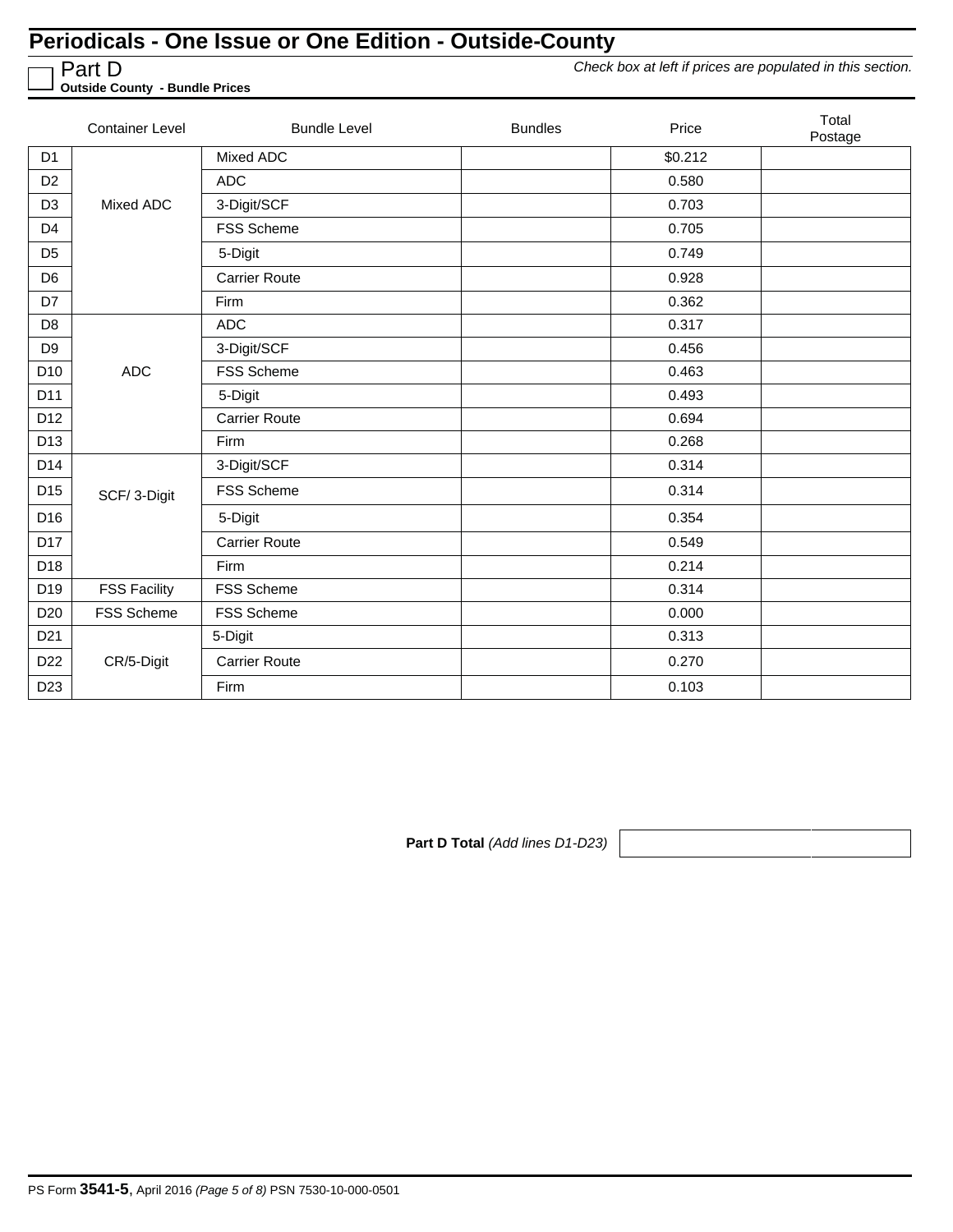*Check box at left if prices are populated in this section.*

**Outside-County - Sack and Tray Prices**

### **Outside-County - Sack/Tray Prices**

Part E

|                 | <b>Container Level</b> | Entry                  | Sacks/Trays | Price   | Total<br>Postage |
|-----------------|------------------------|------------------------|-------------|---------|------------------|
| E <sub>1</sub>  |                        | Origin NDC             |             | \$0.462 |                  |
| E <sub>2</sub>  | Mixed ADC              | Origin ADC             |             | 0.462   |                  |
| E <sub>3</sub>  | Sack/Tray              | Origin SCF             |             | 0.462   |                  |
| E4              |                        | Origin Post Office/DMU |             | 0.462   |                  |
| E <sub>5</sub>  |                        | Origin NDC             |             | 2.167   |                  |
| E <sub>6</sub>  |                        | Origin ADC             |             | 2.167   |                  |
| E7              | ADC Sack/Tray          | Origin SCF             |             | 2.167   |                  |
| E <sub>8</sub>  |                        | Origin Post Office/DMU |             | 2.167   |                  |
| E9              |                        | <b>Destination NDC</b> |             | 1.515   |                  |
| E10             |                        | <b>Destination ADC</b> |             | 0.866   |                  |
| E11             |                        | Origin NDC             |             | 2.273   |                  |
| E12             |                        | Origin ADC             |             | 2.273   |                  |
| E13             | 3-Digit /              | Origin SCF             |             | 2.273   |                  |
| E14             | SCF Sack/              | Origin Post Office/DMU |             | 2.273   |                  |
| E15             | Tray                   | <b>Destination NDC</b> |             | 1.624   |                  |
| E16             |                        | <b>Destination ADC</b> |             | 1.299   |                  |
| E17             |                        | <b>Destination SCF</b> |             | 0.866   |                  |
| E18             |                        | Origin NDC             |             | 2.273   |                  |
| E19             |                        | Origin ADC             |             | 2.273   |                  |
| E20             |                        | Origin SCF             |             | 2.273   |                  |
| E21             | <b>FSS Facility</b>    | Origin Post Office/DMU |             | 2.273   |                  |
| E22             | Sack/Tray              | <b>Destination NDC</b> |             | 1.624   |                  |
| E23             |                        | <b>Destination ADC</b> |             | 1.299   |                  |
| E24             |                        | <b>Destination FSS</b> |             | 0.866   |                  |
| E <sub>25</sub> |                        | <b>Destination SCF</b> |             | 0.866   |                  |
| E26             |                        | Origin NDC             |             | 2.273   |                  |
| E27             |                        | Origin ADC             |             | 2.273   |                  |
| E28             |                        | Origin SCF             |             | 2.273   |                  |
| E29             | <b>FSS Scheme</b>      | Origin Post Office/DMU |             | 2.273   |                  |
| E30             | Sack/Tray              | <b>Destination NDC</b> |             | 1.624   |                  |
| E31             |                        | <b>Destination ADC</b> |             | 1.299   |                  |
| E32             |                        | Destination FSS*       |             | 0.433   |                  |
| E33             |                        | <b>Destination SCF</b> |             | 0.866   |                  |
| E34             |                        | Origin NDC             |             | 2.922   |                  |
| E35             |                        | Origin ADC             |             | 2.922   |                  |
| E36             | 5-Digit/               | Origin SCF             |             | 2.922   |                  |
| E37             | <b>Carrier Route</b>   | Origin Post Office/DMU |             | 2.922   |                  |
| E38             | Sack/Tray              | <b>Destination NDC</b> |             | 2.165   |                  |
| E39             |                        | <b>Destination ADC</b> |             | 1.840   |                  |
| E40             |                        | <b>Destination SCF</b> |             | 1.407   |                  |
| E41             |                        | DDU                    |             | 0.974   |                  |

\*Loose tray

**Part E Sack and Tray Total (Add lines E1-E41) Part E Sack and Tray Total (Add lines E1-E41)**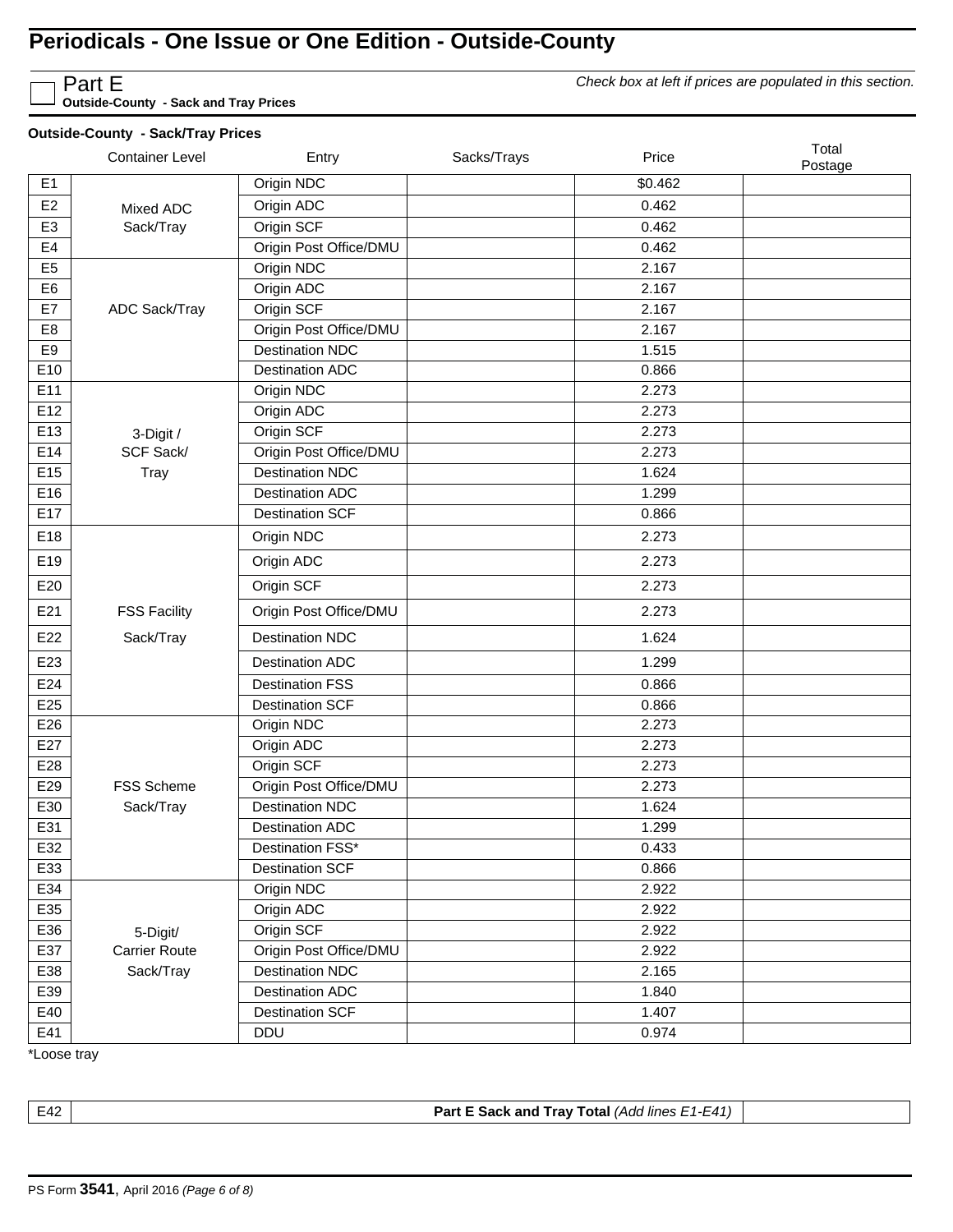

Part E - Continued

*Check box at left if prices are populated in this section.*

**Outside-County - Pallet Prices**

| Pallets<br>Price<br><b>Container Level</b><br>Entry<br>Postage<br>E43<br>Origin NDC<br>\$6.251<br>E44<br>Origin ADC<br>6.251<br>Mixed ADC Pallet<br>E45<br>Origin SCF<br>6.251<br>E46<br>Origin Post Office/DMU<br>6.251<br>E47<br>Origin NDC<br>61.901<br>E48<br>Origin ADC<br>61.901<br>E49<br><b>ADC Pallet</b><br>Origin SCF<br>61.901<br>E50<br>Origin Post Office/DMU<br>61.901<br>E51<br><b>Destination NDC</b><br>42.789<br>E <sub>52</sub><br><b>Destination ADC</b><br>24.545<br>E53<br>Origin NDC<br>64.497<br>E54<br>Origin ADC<br>64.497<br>E55<br>Origin SCF<br>3-Digit /<br>64.497<br>E56<br><b>SCF Pallet</b><br>Origin Post Office/DMU<br>64.497<br>E57<br><b>Destination NDC</b><br>45.372<br>E58<br><b>Destination ADC</b><br>41.123<br>E59<br><b>Destination SCF</b><br>23.822<br>E60<br>Origin NDC<br>64.497<br>E61<br>Origin ADC<br>64.497<br>Origin SCF<br>E62<br>64.497<br>Origin Post Office/DMU<br>64.497<br>E63<br><b>FSS Facility</b><br><b>Destination NDC</b><br>E64<br>Pallet<br>45.372<br>E65<br><b>Destination ADC</b><br>41.123<br>E66<br><b>Destination FSS</b><br>23.822<br>E67<br><b>Destination SCF</b><br>23.822<br>E68<br>Origin NDC<br>53.984<br>E69<br>Origin ADC<br>53.984<br>E70<br>Origin SCF<br>53.984<br>E71<br>Origin Post Office/DMU<br><b>FSS Scheme</b><br>53.984<br>E72<br>Pallet<br><b>Destination NDC</b><br>34.876<br>E73<br><b>Destination ADC</b><br>30.628<br>E74<br><b>Destination FSS</b><br>6.664<br>E75<br><b>Destination SCF</b><br>13.327<br>E76<br>Origin NDC<br>80.494<br>Origin ADC<br>E77<br>80.494<br>E78<br>Origin SCF<br>80.494<br>E79<br>Origin Post Office/DMU<br>80.494<br>5-Digit Pallet<br><b>Destination NDC</b><br>E80<br>61.355<br>E81<br><b>Destination ADC</b><br>57.107<br>E82<br><b>Destination SCF</b><br>39.806 | <b>Outside-County - Pallet Prices</b> |  |  |  |  |       |  |  |
|------------------------------------------------------------------------------------------------------------------------------------------------------------------------------------------------------------------------------------------------------------------------------------------------------------------------------------------------------------------------------------------------------------------------------------------------------------------------------------------------------------------------------------------------------------------------------------------------------------------------------------------------------------------------------------------------------------------------------------------------------------------------------------------------------------------------------------------------------------------------------------------------------------------------------------------------------------------------------------------------------------------------------------------------------------------------------------------------------------------------------------------------------------------------------------------------------------------------------------------------------------------------------------------------------------------------------------------------------------------------------------------------------------------------------------------------------------------------------------------------------------------------------------------------------------------------------------------------------------------------------------------------------------------------------------------------------------------------------------------------------------------------------------------------------|---------------------------------------|--|--|--|--|-------|--|--|
|                                                                                                                                                                                                                                                                                                                                                                                                                                                                                                                                                                                                                                                                                                                                                                                                                                                                                                                                                                                                                                                                                                                                                                                                                                                                                                                                                                                                                                                                                                                                                                                                                                                                                                                                                                                                      |                                       |  |  |  |  | Total |  |  |
|                                                                                                                                                                                                                                                                                                                                                                                                                                                                                                                                                                                                                                                                                                                                                                                                                                                                                                                                                                                                                                                                                                                                                                                                                                                                                                                                                                                                                                                                                                                                                                                                                                                                                                                                                                                                      |                                       |  |  |  |  |       |  |  |
|                                                                                                                                                                                                                                                                                                                                                                                                                                                                                                                                                                                                                                                                                                                                                                                                                                                                                                                                                                                                                                                                                                                                                                                                                                                                                                                                                                                                                                                                                                                                                                                                                                                                                                                                                                                                      |                                       |  |  |  |  |       |  |  |
|                                                                                                                                                                                                                                                                                                                                                                                                                                                                                                                                                                                                                                                                                                                                                                                                                                                                                                                                                                                                                                                                                                                                                                                                                                                                                                                                                                                                                                                                                                                                                                                                                                                                                                                                                                                                      |                                       |  |  |  |  |       |  |  |
|                                                                                                                                                                                                                                                                                                                                                                                                                                                                                                                                                                                                                                                                                                                                                                                                                                                                                                                                                                                                                                                                                                                                                                                                                                                                                                                                                                                                                                                                                                                                                                                                                                                                                                                                                                                                      |                                       |  |  |  |  |       |  |  |
|                                                                                                                                                                                                                                                                                                                                                                                                                                                                                                                                                                                                                                                                                                                                                                                                                                                                                                                                                                                                                                                                                                                                                                                                                                                                                                                                                                                                                                                                                                                                                                                                                                                                                                                                                                                                      |                                       |  |  |  |  |       |  |  |
|                                                                                                                                                                                                                                                                                                                                                                                                                                                                                                                                                                                                                                                                                                                                                                                                                                                                                                                                                                                                                                                                                                                                                                                                                                                                                                                                                                                                                                                                                                                                                                                                                                                                                                                                                                                                      |                                       |  |  |  |  |       |  |  |
|                                                                                                                                                                                                                                                                                                                                                                                                                                                                                                                                                                                                                                                                                                                                                                                                                                                                                                                                                                                                                                                                                                                                                                                                                                                                                                                                                                                                                                                                                                                                                                                                                                                                                                                                                                                                      |                                       |  |  |  |  |       |  |  |
|                                                                                                                                                                                                                                                                                                                                                                                                                                                                                                                                                                                                                                                                                                                                                                                                                                                                                                                                                                                                                                                                                                                                                                                                                                                                                                                                                                                                                                                                                                                                                                                                                                                                                                                                                                                                      |                                       |  |  |  |  |       |  |  |
|                                                                                                                                                                                                                                                                                                                                                                                                                                                                                                                                                                                                                                                                                                                                                                                                                                                                                                                                                                                                                                                                                                                                                                                                                                                                                                                                                                                                                                                                                                                                                                                                                                                                                                                                                                                                      |                                       |  |  |  |  |       |  |  |
|                                                                                                                                                                                                                                                                                                                                                                                                                                                                                                                                                                                                                                                                                                                                                                                                                                                                                                                                                                                                                                                                                                                                                                                                                                                                                                                                                                                                                                                                                                                                                                                                                                                                                                                                                                                                      |                                       |  |  |  |  |       |  |  |
|                                                                                                                                                                                                                                                                                                                                                                                                                                                                                                                                                                                                                                                                                                                                                                                                                                                                                                                                                                                                                                                                                                                                                                                                                                                                                                                                                                                                                                                                                                                                                                                                                                                                                                                                                                                                      |                                       |  |  |  |  |       |  |  |
|                                                                                                                                                                                                                                                                                                                                                                                                                                                                                                                                                                                                                                                                                                                                                                                                                                                                                                                                                                                                                                                                                                                                                                                                                                                                                                                                                                                                                                                                                                                                                                                                                                                                                                                                                                                                      |                                       |  |  |  |  |       |  |  |
|                                                                                                                                                                                                                                                                                                                                                                                                                                                                                                                                                                                                                                                                                                                                                                                                                                                                                                                                                                                                                                                                                                                                                                                                                                                                                                                                                                                                                                                                                                                                                                                                                                                                                                                                                                                                      |                                       |  |  |  |  |       |  |  |
|                                                                                                                                                                                                                                                                                                                                                                                                                                                                                                                                                                                                                                                                                                                                                                                                                                                                                                                                                                                                                                                                                                                                                                                                                                                                                                                                                                                                                                                                                                                                                                                                                                                                                                                                                                                                      |                                       |  |  |  |  |       |  |  |
|                                                                                                                                                                                                                                                                                                                                                                                                                                                                                                                                                                                                                                                                                                                                                                                                                                                                                                                                                                                                                                                                                                                                                                                                                                                                                                                                                                                                                                                                                                                                                                                                                                                                                                                                                                                                      |                                       |  |  |  |  |       |  |  |
|                                                                                                                                                                                                                                                                                                                                                                                                                                                                                                                                                                                                                                                                                                                                                                                                                                                                                                                                                                                                                                                                                                                                                                                                                                                                                                                                                                                                                                                                                                                                                                                                                                                                                                                                                                                                      |                                       |  |  |  |  |       |  |  |
|                                                                                                                                                                                                                                                                                                                                                                                                                                                                                                                                                                                                                                                                                                                                                                                                                                                                                                                                                                                                                                                                                                                                                                                                                                                                                                                                                                                                                                                                                                                                                                                                                                                                                                                                                                                                      |                                       |  |  |  |  |       |  |  |
|                                                                                                                                                                                                                                                                                                                                                                                                                                                                                                                                                                                                                                                                                                                                                                                                                                                                                                                                                                                                                                                                                                                                                                                                                                                                                                                                                                                                                                                                                                                                                                                                                                                                                                                                                                                                      |                                       |  |  |  |  |       |  |  |
|                                                                                                                                                                                                                                                                                                                                                                                                                                                                                                                                                                                                                                                                                                                                                                                                                                                                                                                                                                                                                                                                                                                                                                                                                                                                                                                                                                                                                                                                                                                                                                                                                                                                                                                                                                                                      |                                       |  |  |  |  |       |  |  |
|                                                                                                                                                                                                                                                                                                                                                                                                                                                                                                                                                                                                                                                                                                                                                                                                                                                                                                                                                                                                                                                                                                                                                                                                                                                                                                                                                                                                                                                                                                                                                                                                                                                                                                                                                                                                      |                                       |  |  |  |  |       |  |  |
|                                                                                                                                                                                                                                                                                                                                                                                                                                                                                                                                                                                                                                                                                                                                                                                                                                                                                                                                                                                                                                                                                                                                                                                                                                                                                                                                                                                                                                                                                                                                                                                                                                                                                                                                                                                                      |                                       |  |  |  |  |       |  |  |
|                                                                                                                                                                                                                                                                                                                                                                                                                                                                                                                                                                                                                                                                                                                                                                                                                                                                                                                                                                                                                                                                                                                                                                                                                                                                                                                                                                                                                                                                                                                                                                                                                                                                                                                                                                                                      |                                       |  |  |  |  |       |  |  |
|                                                                                                                                                                                                                                                                                                                                                                                                                                                                                                                                                                                                                                                                                                                                                                                                                                                                                                                                                                                                                                                                                                                                                                                                                                                                                                                                                                                                                                                                                                                                                                                                                                                                                                                                                                                                      |                                       |  |  |  |  |       |  |  |
|                                                                                                                                                                                                                                                                                                                                                                                                                                                                                                                                                                                                                                                                                                                                                                                                                                                                                                                                                                                                                                                                                                                                                                                                                                                                                                                                                                                                                                                                                                                                                                                                                                                                                                                                                                                                      |                                       |  |  |  |  |       |  |  |
|                                                                                                                                                                                                                                                                                                                                                                                                                                                                                                                                                                                                                                                                                                                                                                                                                                                                                                                                                                                                                                                                                                                                                                                                                                                                                                                                                                                                                                                                                                                                                                                                                                                                                                                                                                                                      |                                       |  |  |  |  |       |  |  |
|                                                                                                                                                                                                                                                                                                                                                                                                                                                                                                                                                                                                                                                                                                                                                                                                                                                                                                                                                                                                                                                                                                                                                                                                                                                                                                                                                                                                                                                                                                                                                                                                                                                                                                                                                                                                      |                                       |  |  |  |  |       |  |  |
|                                                                                                                                                                                                                                                                                                                                                                                                                                                                                                                                                                                                                                                                                                                                                                                                                                                                                                                                                                                                                                                                                                                                                                                                                                                                                                                                                                                                                                                                                                                                                                                                                                                                                                                                                                                                      |                                       |  |  |  |  |       |  |  |
|                                                                                                                                                                                                                                                                                                                                                                                                                                                                                                                                                                                                                                                                                                                                                                                                                                                                                                                                                                                                                                                                                                                                                                                                                                                                                                                                                                                                                                                                                                                                                                                                                                                                                                                                                                                                      |                                       |  |  |  |  |       |  |  |
|                                                                                                                                                                                                                                                                                                                                                                                                                                                                                                                                                                                                                                                                                                                                                                                                                                                                                                                                                                                                                                                                                                                                                                                                                                                                                                                                                                                                                                                                                                                                                                                                                                                                                                                                                                                                      |                                       |  |  |  |  |       |  |  |
|                                                                                                                                                                                                                                                                                                                                                                                                                                                                                                                                                                                                                                                                                                                                                                                                                                                                                                                                                                                                                                                                                                                                                                                                                                                                                                                                                                                                                                                                                                                                                                                                                                                                                                                                                                                                      |                                       |  |  |  |  |       |  |  |
|                                                                                                                                                                                                                                                                                                                                                                                                                                                                                                                                                                                                                                                                                                                                                                                                                                                                                                                                                                                                                                                                                                                                                                                                                                                                                                                                                                                                                                                                                                                                                                                                                                                                                                                                                                                                      |                                       |  |  |  |  |       |  |  |
|                                                                                                                                                                                                                                                                                                                                                                                                                                                                                                                                                                                                                                                                                                                                                                                                                                                                                                                                                                                                                                                                                                                                                                                                                                                                                                                                                                                                                                                                                                                                                                                                                                                                                                                                                                                                      |                                       |  |  |  |  |       |  |  |
|                                                                                                                                                                                                                                                                                                                                                                                                                                                                                                                                                                                                                                                                                                                                                                                                                                                                                                                                                                                                                                                                                                                                                                                                                                                                                                                                                                                                                                                                                                                                                                                                                                                                                                                                                                                                      |                                       |  |  |  |  |       |  |  |
|                                                                                                                                                                                                                                                                                                                                                                                                                                                                                                                                                                                                                                                                                                                                                                                                                                                                                                                                                                                                                                                                                                                                                                                                                                                                                                                                                                                                                                                                                                                                                                                                                                                                                                                                                                                                      |                                       |  |  |  |  |       |  |  |
|                                                                                                                                                                                                                                                                                                                                                                                                                                                                                                                                                                                                                                                                                                                                                                                                                                                                                                                                                                                                                                                                                                                                                                                                                                                                                                                                                                                                                                                                                                                                                                                                                                                                                                                                                                                                      |                                       |  |  |  |  |       |  |  |
|                                                                                                                                                                                                                                                                                                                                                                                                                                                                                                                                                                                                                                                                                                                                                                                                                                                                                                                                                                                                                                                                                                                                                                                                                                                                                                                                                                                                                                                                                                                                                                                                                                                                                                                                                                                                      |                                       |  |  |  |  |       |  |  |
|                                                                                                                                                                                                                                                                                                                                                                                                                                                                                                                                                                                                                                                                                                                                                                                                                                                                                                                                                                                                                                                                                                                                                                                                                                                                                                                                                                                                                                                                                                                                                                                                                                                                                                                                                                                                      |                                       |  |  |  |  |       |  |  |
|                                                                                                                                                                                                                                                                                                                                                                                                                                                                                                                                                                                                                                                                                                                                                                                                                                                                                                                                                                                                                                                                                                                                                                                                                                                                                                                                                                                                                                                                                                                                                                                                                                                                                                                                                                                                      |                                       |  |  |  |  |       |  |  |
|                                                                                                                                                                                                                                                                                                                                                                                                                                                                                                                                                                                                                                                                                                                                                                                                                                                                                                                                                                                                                                                                                                                                                                                                                                                                                                                                                                                                                                                                                                                                                                                                                                                                                                                                                                                                      |                                       |  |  |  |  |       |  |  |
|                                                                                                                                                                                                                                                                                                                                                                                                                                                                                                                                                                                                                                                                                                                                                                                                                                                                                                                                                                                                                                                                                                                                                                                                                                                                                                                                                                                                                                                                                                                                                                                                                                                                                                                                                                                                      |                                       |  |  |  |  |       |  |  |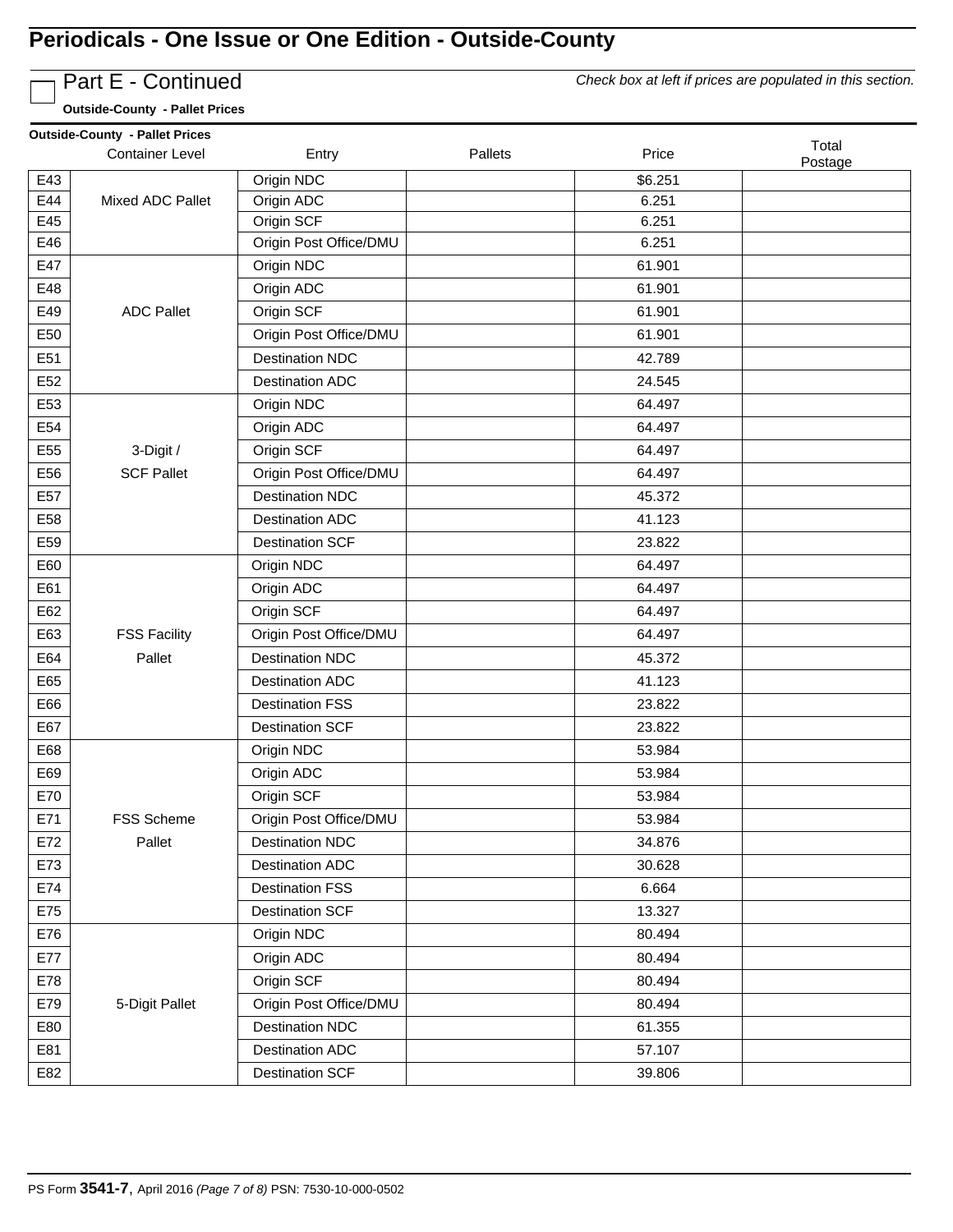Part E - Continued **Check box at left if prices are populated in this section.** 

| Outside-County - Pallet Prices |  |
|--------------------------------|--|
|--------------------------------|--|

|     | <b>Container Level</b>      | Entry                  | Pallets | Price    | Total<br>Postage |
|-----|-----------------------------|------------------------|---------|----------|------------------|
| E83 |                             | Origin NDC             |         | \$59.711 |                  |
| E84 |                             | Origin ADC             |         | 59.711   |                  |
| E85 |                             | Origin SCF             |         | 59.711   |                  |
| E86 | <b>Carrier Route Pallet</b> | Origin Post Office/DMU |         | 59.711   |                  |
| E87 |                             | <b>Destination NDC</b> |         | 40.572   |                  |
| E88 |                             | <b>Destination ADC</b> |         | 36.324   |                  |
| E89 |                             | <b>Destination SCF</b> |         | 19.023   |                  |
| E90 |                             | <b>DDU</b>             |         | 3.046    |                  |

| ∩−י<br>. . | <b>Part E Pallet</b><br>13-F90)<br>$\sim$<br>, lines<br>$\Delta$ dr |  |  |
|------------|---------------------------------------------------------------------|--|--|
|            |                                                                     |  |  |

**Part E Total** *(add lines E42 and E91)*

| Part F<br>Ride-Along Price (Outside-County Only)<br>Check box at left if prices are populated in this section. |                 |                     |         |                  |
|----------------------------------------------------------------------------------------------------------------|-----------------|---------------------|---------|------------------|
| <b>Ride-Along Price</b><br>(Must equal the number of copies, not number of addressed pieces)                   | Total<br>Copies | Addressed<br>Pieces | Price   | Total<br>Postage |
| Ride-Along Pieces<br>F1                                                                                        |                 |                     | \$0.175 |                  |

**Part F Total** *(Line F1)*